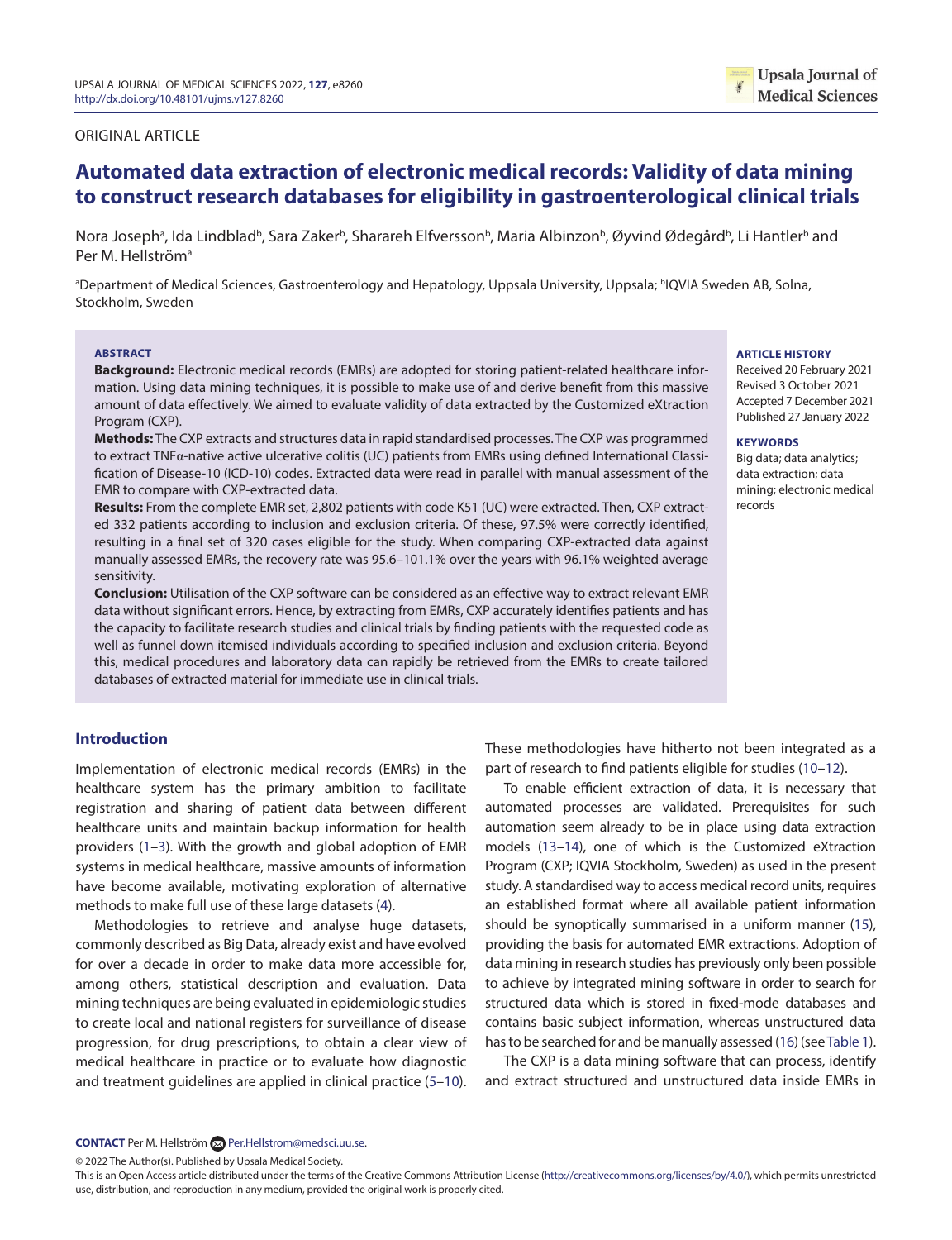one single standardised process ([16](#page-5-9), [17\)](#page-5-10). The CXP can be tailored to perform complex tasks of extracting information and organising specific data from different data sources such as the EMR used in primary care and hospital-based secondary healthcare environments, as well as for medical investigations and therapeutic measures ([7,](#page-5-11) [16](#page-5-9)). By exploiting data mining techniques, it becomes possible to make full use and derive benefit from the significant amount of data that is available from EMRs [\(8](#page-5-12), [9,](#page-5-13) [16](#page-5-9)).

<span id="page-1-4"></span><span id="page-1-3"></span><span id="page-1-2"></span>The aim of our study was to investigate sensitivity of the CXP software for potential adoption into data mining techniques on the local EMR system (Cambio Healthcare Systems AB, Stockholm, Sweden) in Region Uppsala with the purpose of creating a database of relevant participants for clinical research studies of ulcerative colitis (UC) in clinically active phase. We used the International Classification of Disease-10 (ICD-10) diagnosis K51 for UC as the basis for a patient search, superimposed by inclusion and exclusion criteria in order to extract relevant subjects for the clinical study and to evaluate the validity of the CXP for finding patients eligible for inclusion in our clinical study by using structured EMR data.

### **Materials and methods**

#### *Data extraction*

The CXP software (version 4.69) contains three components: Core, Adapter and CXP-online. The Core contains the logic that provides the base functionality. The Adapter is a system component that can be adapted and customised for use with different EMR source systems. In our study, the Adapter was customised for reading of the Cambio Cosmic (Cambio Healthcare Systems AB) EMR system. The CXP-online component enables configuration of the extraction as well as running the operative process and monitoring of the EMR extractions remotely.

Prior to the CXP extraction, the target diagnosis over a specific period was formalised from 2005 to 2019. From that subset of data, the target objects were then defined with index terms in the CXP. The index terms are defined variables for the inclusion and exclusion criteria, based on the Anatomic Therapeutic Chemical (ATC) coding, ICD coding and specific laboratory values according to their reference limits. By using these criteria, CXP extracted the applied index terms as listed in [Table 1](#page-1-0). The unstructured data was not manually assessed in this study.

#### *Data extraction and cleaning*

After data extraction, according to the specific diagnosis (step 01), the first study specific extraction was done according to the inclusion and exclusion criteria (step 02), followed by the next step where the CXP removed all personal identifiers (step 03) (see [Figure 1\)](#page-1-1). Extracted data from the EMR meeting all index terms, was stored in a clean CXP data

<span id="page-1-5"></span><span id="page-1-0"></span>

|                      |  |  |  |  |  | <b>Table 1.</b> The index terms in the form of structured and unstructured data |  |  |
|----------------------|--|--|--|--|--|---------------------------------------------------------------------------------|--|--|
|                      |  |  |  |  |  | that the CXP software is capable of extracting from electronic medical          |  |  |
| records of patients. |  |  |  |  |  |                                                                                 |  |  |

| Structured data        | Unstructured data                          |  |  |  |
|------------------------|--------------------------------------------|--|--|--|
| Demographics:          | Imaging:                                   |  |  |  |
| Gender                 | Radiology                                  |  |  |  |
| Birth data             | Computerised tomography                    |  |  |  |
|                        | Magnetic resonance imaging                 |  |  |  |
|                        | Scintigraphy                               |  |  |  |
| Diagnosis:             | Laboratory data:                           |  |  |  |
| Primary                | Microbiology                               |  |  |  |
| Secondary              | Pathology                                  |  |  |  |
| Measurements:          | Case notes                                 |  |  |  |
| Blood pressure         | Text body of electronic<br>medical records |  |  |  |
| Heart rate             |                                            |  |  |  |
| Breathing rate         |                                            |  |  |  |
| Body weight and height |                                            |  |  |  |
| Medication:            | Referrals:                                 |  |  |  |
| Prescribed             | Between health care providers              |  |  |  |
| Administered           |                                            |  |  |  |
| Procedures:            |                                            |  |  |  |
| Surgical               |                                            |  |  |  |
| Medical                |                                            |  |  |  |
| • Laboratory data:     |                                            |  |  |  |



Clinical chemistry and pharmacology

<span id="page-1-1"></span>**[Figure 1.](#page-0-1)** The CXP computerised process from extraction to end-product. *Note*: 1) Initial extraction, the search for K51 (UC) in all EMRs in Uppsala;  $(n = 2,802)$ . 2) Extraction of target objects according to the inclusion and exclusion criteria ( $n = 332$ ). 3) Cleaning procedure when all raw data is pseudonymised. Then, the pseudonymised data are exported to form a clean secure a database (A, CXP data) and a Key code file (B) containing personal identifiers and the link between the pseudonymised data and the individual EMR (stored separately).

file and a parallel Key code file. The CXP data file contains pseudonymised personal data without any personal identifiers. All patients are coded with an internal study patient identification number. The key code file contains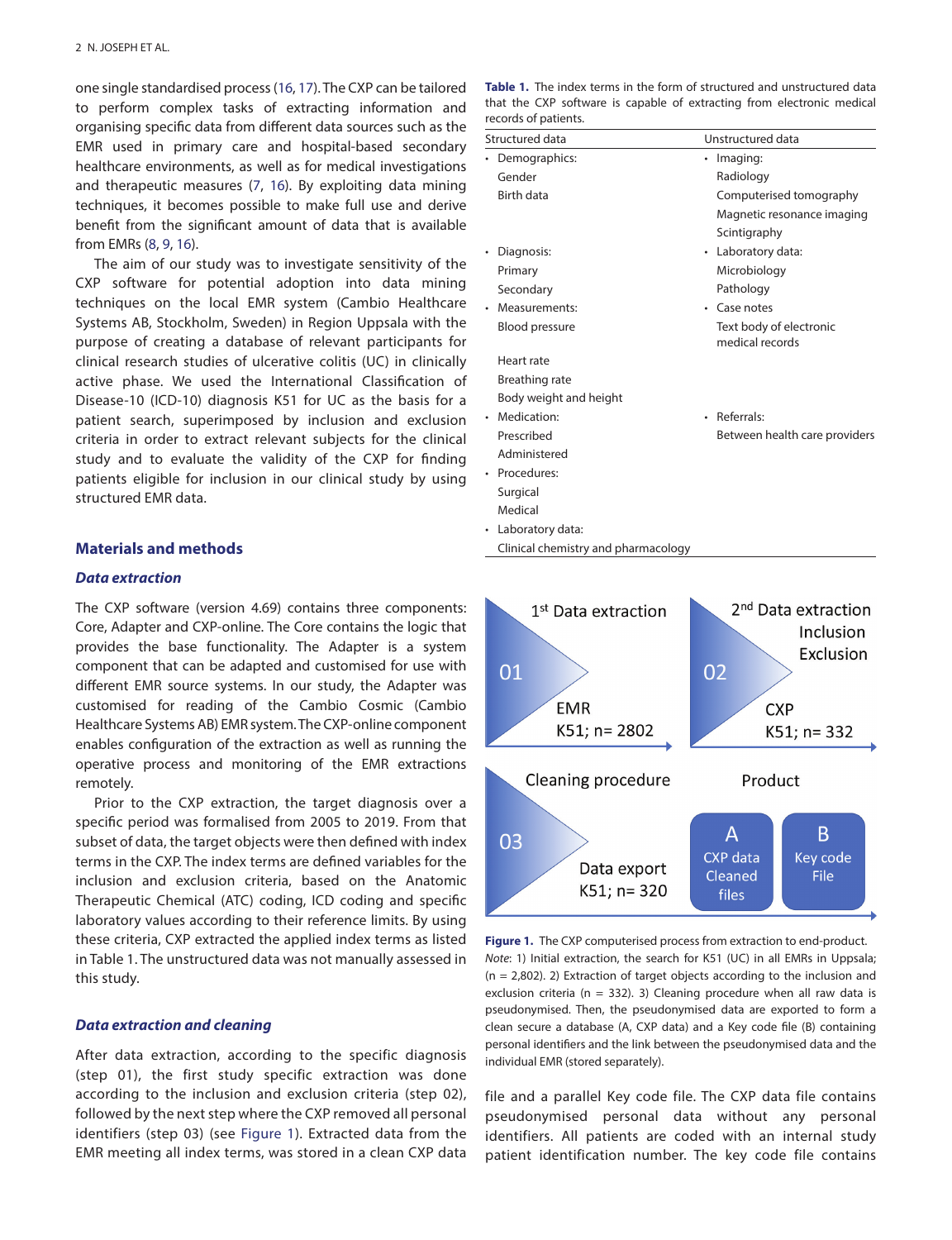### *CXP data files*

On the basis of the clinical trial GA29103, GARDENIA, 'A study comparing the efficacy and safety of etrolizumab to infliximab in participants with moderate to severe UC who are naïve to tumour necrosis factor (TNF) inhibitors' (initiated and sponsored by Hoffman-La Roche, Basel, Switzerland), we conducted a data mining project using the EMR of Region Uppsala for identifying eligible patients diagnosed with UC for the study. The clinical trial was carried out worldwide between December 2014 and June 2020.

The target population was anti-TNF $\alpha$ -naïve patients with moderately-severe active UC, excluding ulcerative proctitis; ICD code K51, excluding ICD-10-clinical modification code K51.2. The subjective criteria for the disease activity was based on the partial Mayo Clinic score of UC [\(18\)](#page-5-14) with findings of blood in the stools (Mayo subscore  $\geq$  1), along with 3-4 stools more than normal per day (Mayo subscore  $\geq$  2) as revealed in the unstructured case notes of the EMR. Several inclusion and exclusion criteria, listed in [Table 2,](#page-2-0) where applied as index terms in the CXP to retrieve the target population for the study.

#### *Calculations and statistics*

In order to evaluate the validity of the data that was extracted and filtered by the CXP, the retrieved data files were manually controlled against the original EMRs. The extracted data included target objects meeting all index term (*n* = 332), thus meeting all inclusion- but no exclusion criteria. Separately, all structured data extracted from each individual EMR, such as diagnosis, supportive procedures (sigmoidoscopy, colonoscopy and patient consultations), and laboratory values were used to create individual CXP files. However, these separate files are still connected to their specific target object through the internal study patient identification number.

Examination of the separate structured data was restricted to diagnosis ( $n = 4.077$ ) and procedures ( $n =$ 2,364). The sensitivity of the CXP extracted structured data was evaluated, but also used as validity parameters in the study for the extracted target objects (*n* = 332). In order to carry out this examination all data was sorted according to the CXP dataset for internal patient identification. This was done manually in a separate MS Excel spreadsheet (Microsoft, Redmond, WA, USA). The EMR belonging to the internal patient identification dataset of the CXP was retrieved using the key code file. The recovery rate of eligible patients by the CXP extraction as well as the sensitivity between CXP-extracted data and manually assessed data in the original EMR source were calculated using basic sensitivity analysis.

#### <span id="page-2-2"></span><span id="page-2-1"></span>*Ethical considerations*

The study was covered by ethics approval of the Regional Ethics Review Authority, Uppsala to the study GA29103, GARDENIA; EudraCT number 2013-004282-14.

<span id="page-2-0"></span>**[Table 2.](#page-2-1)** Inclusion and exclusion criteria forming the target population for the research study Ga29103, GARDENIA.

| Inclusion criteria                                                                                                                                                                                                                            | <b>Exclusion criteria</b>                                                                                                                                                                                                                                                                                                                  |
|-----------------------------------------------------------------------------------------------------------------------------------------------------------------------------------------------------------------------------------------------|--------------------------------------------------------------------------------------------------------------------------------------------------------------------------------------------------------------------------------------------------------------------------------------------------------------------------------------------|
| Moderately to severely active UC as determined by the Mayo Clinic Score                                                                                                                                                                       | A history of current conditions and diseases affecting the digestive tract,<br>including UC, indeterminate colitis, suspicion of ischemic, radiation or<br>microscopic colitis, Crohn's disease, fistulas or abdominal abscesses,<br>colonic mucosal dysplasia, intestinal obstruction, toxic megacolon or<br>unremoved adenomatous polyps |
| Gender: men and women                                                                                                                                                                                                                         | Prior or planned surgery for UC                                                                                                                                                                                                                                                                                                            |
| Age: 18-80 years                                                                                                                                                                                                                              | Past or present ileostomy or colostomy                                                                                                                                                                                                                                                                                                     |
| Naïve to treatment with any TNF inhibitor therapy (including TNF<br>inhibitor biosimilars)                                                                                                                                                    | Have received non-permitted inflammatory bowel disease (IBD) therapies<br>(including infliximab, adalimumab, golimumab, ustekinumab,<br>certolizumab, natalizumab, vedolizumab, eflizumab, or tofacitinib)                                                                                                                                 |
| Inadequate response to or intolerance of prior corticosteroid and/or<br>immunosuppressant treatment                                                                                                                                           | Chronic hepatitis B or C infection, human immunodeficiency virus (HIV)<br>or tuberculosis (active or latent)                                                                                                                                                                                                                               |
| Background regimen for UC may include oral 5-aminosalcylate, oral<br>corticosteroids, budesonide multi-matrix system, probiotics, azathioprine,<br>6-mercaptopurine, or methotrexate if doses have been stable during the<br>screening period | History of moderate or severe allergic anaphylactic/anaphylactoid<br>reactions to chimeric, human, or humanised antibodies; fusion proteins,<br>or murine proteins; hypersensitivity to etrolizumab or any of its excipients                                                                                                               |
| Use of hormonal contraception during and at least 24 weeks after the last<br>dose of the study drug                                                                                                                                           |                                                                                                                                                                                                                                                                                                                                            |

*Note*: Patients fulfilling the inclusion but not the exclusion criteria were extracted from the EMR using the structured data in CXP.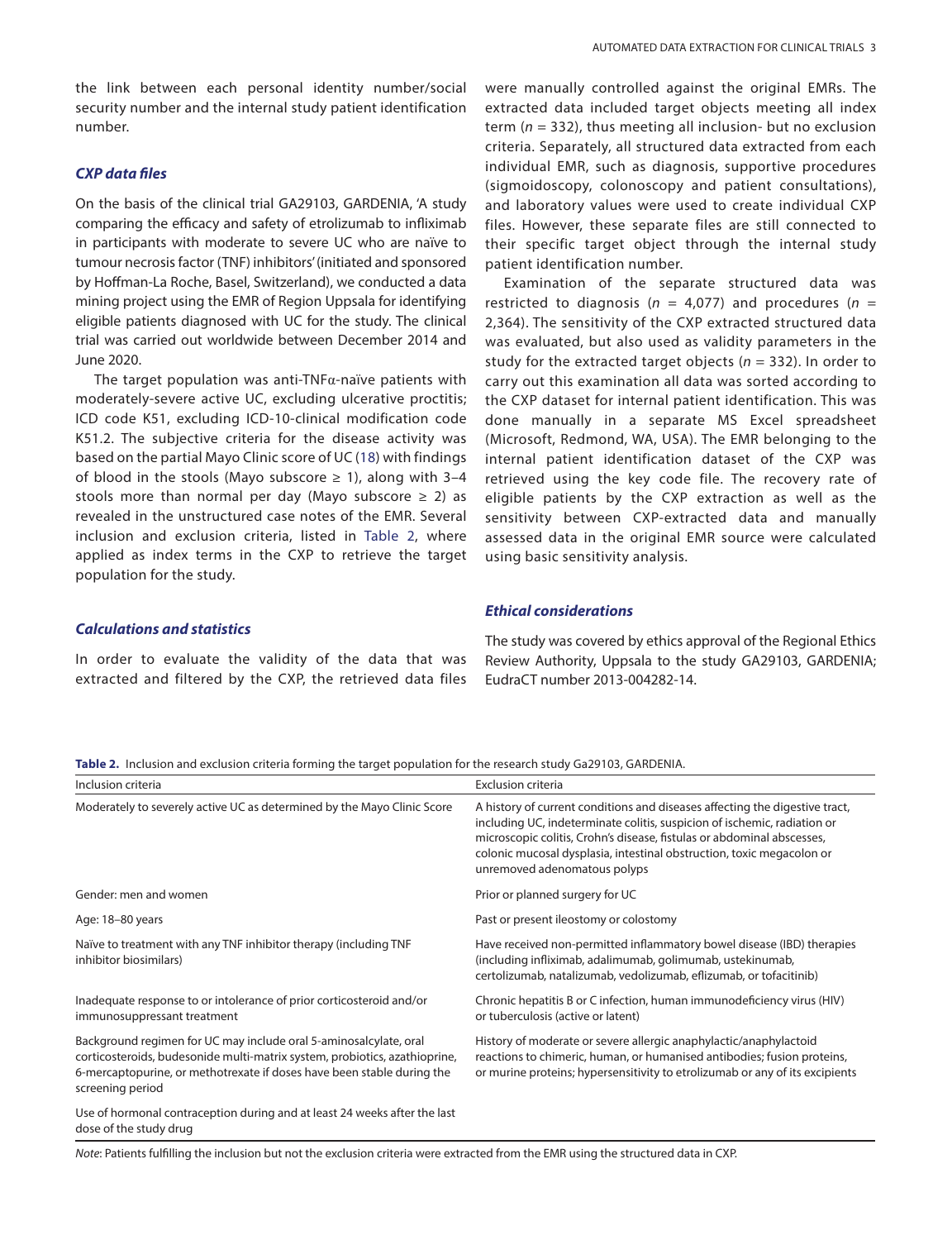

**[Figure 2.](#page-3-3)** Inclusion and extraction criteria applied under the CXP.

*Note*: CXP identifies patients that meet the inclusion criteria, diagnosis with ICD-code K51 ( $n = 2,802$ ), in the initial extraction. A step-by-step exclusion removal process is then applied in order to funnel down and remove individuals with different exclusions ( $n = 469$ , 399) to provide a clean base of eligible patients ( $n = 332$ ). In the manual examination 12 extracted target objects that meet the exclusion criteria. This resulted in a final outcome of 320 patients fitting a true eligibility according to the study criteria.

### **Results**

In the initial extraction step, the CXP filtering process gave 2,802 UC patients diagnosed with moderately-severe UC (all K51, excluding K51.2). The following cleaning process that was pursued in a step-by-step exclusion process revealed a total of 332 cases that fulfilled the inclusion, but not the exclusion criteria (Figure 2). In the manual reading of the EMRs of the 332 extracted cases revealed 12 individuals who were identified as irrelevant for the search. Four of these had Crohn´s disease and six had prior surgery for UC; another two cases had previously received treatment with TNFα-inhibitors as an exclusion criterion. With this approach, the number of patients who were not identified among the 332 extracted cases is not known. Hence, the CXP software extracted a total of 332 cases that was further funnelled down to 320 relevant cases after detailed ocular reading of each patient's EMRs.

In the separate CXP-extracted structured data files, a total of 4,077 diagnoses were extracted with the CXP software from the EMRs. From the original EMR source, 4,182 diagnoses were identified and compared to the date of the CXP extracted diagnosis. Manual scrutinisation of the CXP extracted data revealed 25 duplicated diagnoses and 21 non-existent diagnoses in the original EMR source. In addition, 151 diagnoses were found in the EMR but not in the CXP data files; these were identified as missed diagnosis. In conclusion, arriving at a number of 4,031 remaining and correctly extracted diagnoses, data showed a sensitivity of 96.4% for diagnosis, with a recovery of 97.5% and overrecovery (duplicates and non-existent in original EMR source) of 1.1% (see [Figure 3A](#page-3-0)). Furthermore, 2,364 procedures were examined in the separate CXP-extracted data files. Analysis revealed nine of which were duplicated and six non-existent in the original EMR source, presenting an over-recovery of 0.6%. In the original EMR sources 2,458



Flow Diagram for CXP Diagnosis Extraction

<span id="page-3-0"></span>**[Figure 3A.](#page-3-2)** Flow diagram for the CXP procedure extraction with all diagnoses found in the EMR.

*Note*: CXP extracted structured data with all diagnoses found in the EMR of the target population. The numbers of missed, duplicated and non-existing diagnoses have been removed step-by-step to arrive at a final number of correct extractions as compared with the EMR.

<span id="page-3-3"></span>

Flow Diagram for CXP Procedure Extraction

<span id="page-3-1"></span>**[Figure 3B.](#page-3-4)** Flow diagram for the CXP procedure extraction of coherent medical procedures.

*Note*: Extracted CXP data of coherent medical care procedures. The numbers of missed, duplicated and non-existing procedures have been removed step-by-step to arrive at a final number of correct extractions as compared with the EMR.

<span id="page-3-4"></span><span id="page-3-2"></span>procedures were found, however the CXP missed 109 procedures in the extraction process, resulting in 2,349 correctly extracted and remaining procedures. The sensitivity was calculated to 95.6% for procedures (see [Figure 3B](#page-3-1)). Taken together, the conjoint weighted average for sensitivity of diagnosis and procedures was estimated to 96.1%.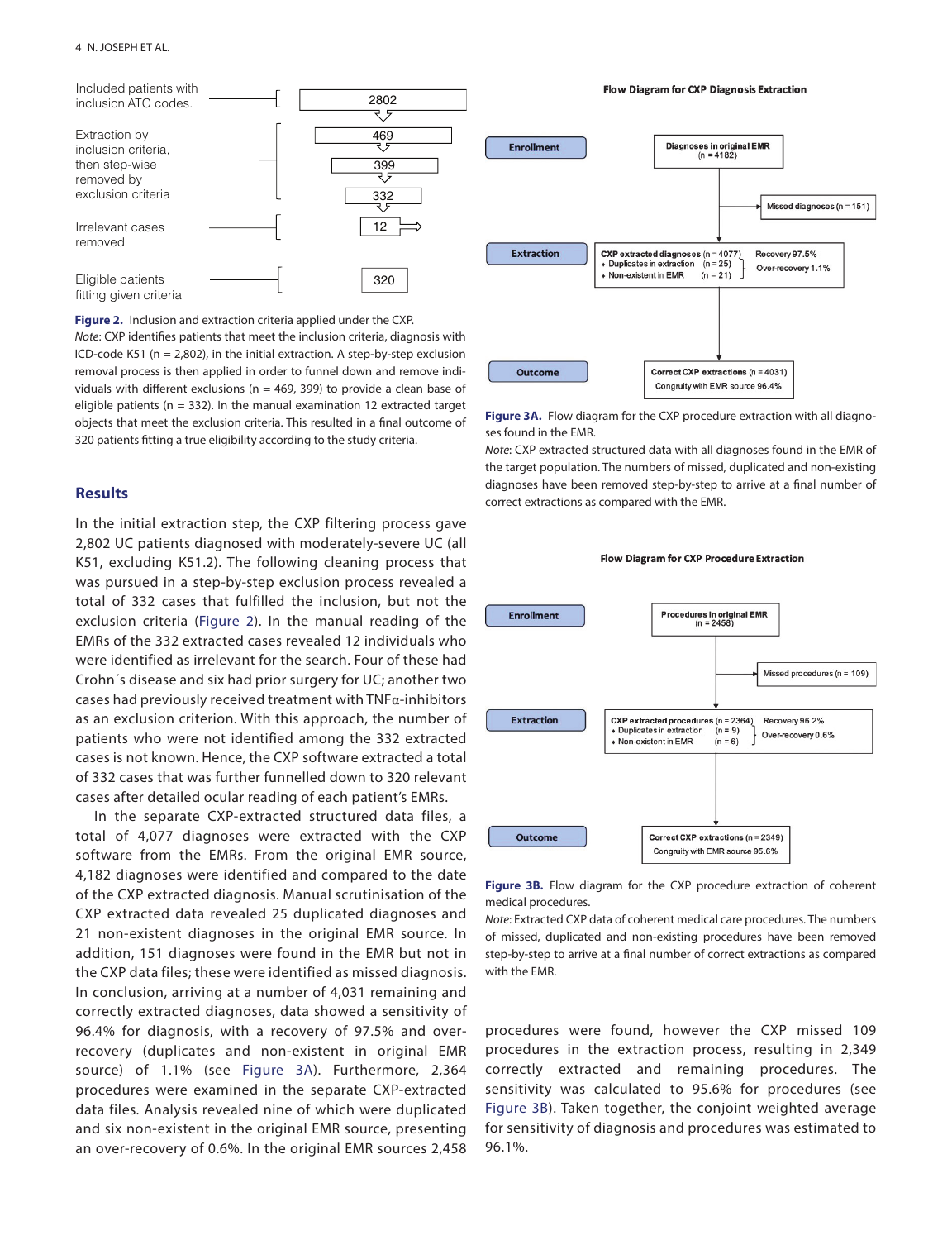### **Discussion**

<span id="page-4-1"></span>This novel data mining method proved feasible, enabling large rapid data extraction, with sufficiently high reliability and accuracy in order to facilitate academic studies and clinical trials [\(1,](#page-5-0) [2](#page-5-15)). We achieved 96.1% sensitivity with a recovery rate in the range from 95.6 to 101.1% for extracted structured data. Thus, the agreement of data is within reasonable boundaries to permit the use of the CXP software for data extraction purposes as estimated for all sorts of structured data. However, narrative unstructured data in the free text body of the EMR was not evaluated in this study since that type of data contains many soft variables that can be interpreted differently and do not permit any verifiable truth. This means that the EMRs contain personal information of various kind that will influence the eligibility of the patient for participation in a study. This type of information has to be read and interpreted for each individual in order to consider the patient's actual ability to participate in a clinical study.

Automated extraction from different EMR sources are today used for surveillance and are utilised to create modern epidemiological datasets and for hypothesis-generating studies of disease associations and comorbidity patterns. In similar fashion, structured, and unstructured data from the past and present has the potential to be mined and analysed in order to find relevant objects for scientific studies. Modern computerised methods enable data mining of EMRs to facilitate identification of suitable patients for various studies and clinical trials. Conventional manual methods of scrutiny of large complex datasets by the naked eye are overly time-consuming and untimely to pursue [\(4](#page-5-2), [5\)](#page-5-3).

An advantage of the CXP software is its ability to combine different data sources and extract relevant data in one single automated extraction. With our presented data of a high and reliable recovery, the need for manual data extraction decreased significantly, as the CXP extraction is a time-saving and effective tool to promptly obtain and sort datasets from EMR sources. However, data is difficult to retrieve and directly analyse as the EMR is constructed from different software platforms, having great diversity, redundancy, incompleteness and is regulated by judicial patient data protection security as presented in the General Data Protection Regulation (GDPR). Attention should always be given to the requirement of anonymity and privacy protection for the patient ([3\)](#page-5-1). The pseudonymisation executed by the CXP data mining software, in which personally identifiable information fields within a data record are replaced by artificial identifiers, or pseudonyms, and with the key code file only accessible for the principal investigator should meet this demand without compromising the EMR data.

When performing data extraction, there are certain issues with the inclusion/exclusion criteria processing. For example, when tailoring the algorithm to include patients with UC, but exclude patients with Crohn's disease, the CXP mining software searches all available data for a set diagnosis of Crohn's disease and automatically excludes EMRs with such documented diagnosis. Due to the fact that patients often initially receive a different 'work-up' diagnosis for hypothesis testing before the final diagnosis is made, loss of target objects will appear leading to an underestimation of true numbers. A diagnosis could also change over time as more information is obtained and symptoms develop differently than at an early stage of the disease.

In our set of extracted data, the CXP found a higher number of diagnoses, identified as duplicates and non-existent, as compared to the scrutinised EMRs. The existing version of the software does not recognise if data is manually deleted from the EMR source by its users due to restrictions in the Cambio Intelligence database, applied by the system owner. This is a likely explanation for the discordant findings of diagnosis and procedures identified with the manual data scrutiny of the EMR. The impact of such errors should be considered when data extracted with the CXP is used for drawing final conclusions. In order to safeguard a maximally retrieved database, data must link to not only the local EMR, but also the patient register of the Swedish National Board of Health and Welfare, as applicable in Sweden, but may be linked to corresponding national registers in other countries in order to retrieve a full data set.

As mentioned in the introduction, automated data extraction requires information in the EMR to be documented in a uniform manner among all caregivers. Inconsistency negatively affects the final results of the data extraction and is potentially a loss of useful and relevant data. Similar observations were presented by Martinell and co-workers ([16](#page-5-9)).

As discussed previously, the CXP software was not evaluated in this study with regard to the complex extraction of narrative unstructured data in case notes. For example, when the study population is identified as patients with 'ulcerative colitis' and the term 'bloody diarrhoea' is found in the unstructured case notes, the CXP is designed to search and recover that term as a way to consolidate the diagnosis. A potential error source of such a requested term is the negation of its presence, such as 'patient has not had bloody diarrhoea'. Hence, the term that the CXP software is searching for exists, resulting in an unwanted data extraction. The complexity of the unstructured EMR data is a hurdle for the software to the extraction process that may require additional programming in order to retrieve accurate data. However, this approach should also be of value if patients with active disease are in focus of the research project ([4\)](#page-5-2).

<span id="page-4-0"></span>The use of a data-driven approach by CXP enables rapid establishment of a dataset for patient recruitment, which can be optimised for different types of clinical studies according to their respective inclusion and exclusion criteria [\(10\)](#page-5-4). Our experience is that with a conventional recruitment approach at patient encounters, or recruitment among colleagues, results are meagre. By the use of CXP, we could identify about 300 potential recruits. The study has given the staff a good insight into an effective recruitment process for clinical studies once the patient records and clinical notes are carefully written with a specific diagnosis according to known physical or laboratory biomarkers of the disease.